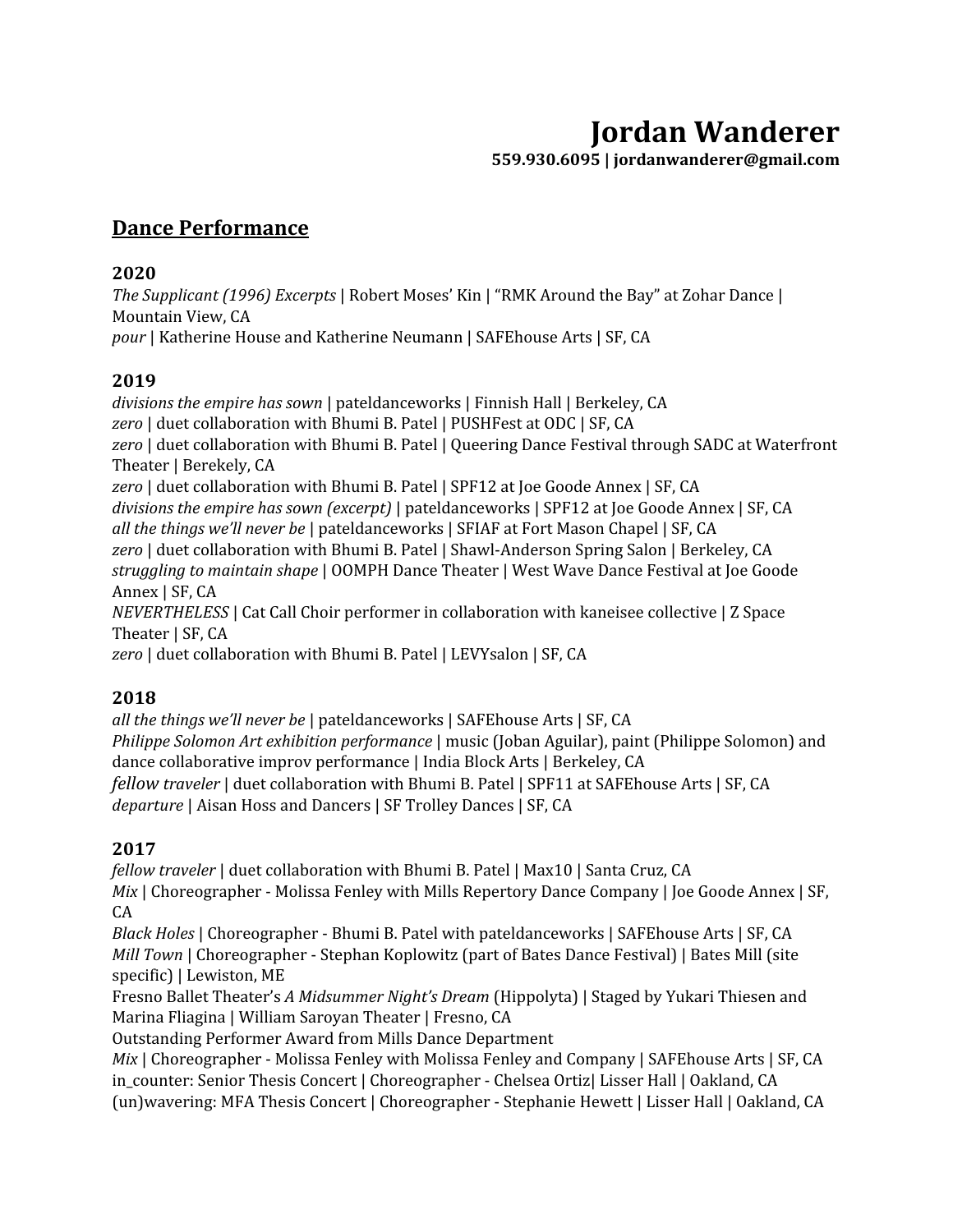footprint: MFA Thesis Concert | Choreographers - Bhumi B. Patel and Yawen Zhou | Lisser Hall | Oakland, CA

## **2016**

Luminous Flux | Choreographers – Kara Davis and Shinichi Iova-Koga | Lisser Hall | Oakland, CA Alonzo King LINES Ballet Summer Program Performance | Choreographer – Dexandro Montalvo | Cowell Theater, Fort Mason | SF, CA

Break Point: MFA Thesis Concert | Choreographers – Gina Bonati, Christina Carter, Yao Dang | Lisser Hall | Oakland, CA

Apomixis: Senior Thesis Concert | Choreographer – Hailey Sounart | Lisser Hall | Oakland, CA Sacramento Ballet's *The Nutcracker* | Choreography by Ron Cunningham | William Saroyan Theater | Fresno, CA

## **2015**

Flux Continuum | Choreographers – Kara Davis and Sheldon B. Smith | Lisser Hall | Oakland, CA Alonzo King LINES Ballet Summer Program Performance | Choreographer – Charles Moulton | Cowell Theater, Fort Mason | SF, CA

Ritual 4-6 *ascent* | Choreographer – Shinichi Iova-Koga | SF City Hall | SF, CA

Short Stories: MFA Thesis Concert | Choreographer – Tong Wang | Lisser Hall | Oakland, CA Thread: Senior Thesis Concert | Choreographers – Maya Haines and April Melendez | Lisser Hall | Oakland, CA

Fresno Ballet Theater's *Don Quixote* (Kitri's friend) | Staged by Yukari Thiesen | William Saroyan Theater | Fresno, CA

Sacramento Ballet's *The Nutcracker* | Choreography by Ron Cunningham | William Saroyan Theater | Fresno, CA

# **2014**

In Flux | Choreographer – Merce Cunningham staged by Holley Farmer | Lisser Hall | Oakland, CA Schema(tic): MFA Thesis Concert | Choreographer – Annabel Clarence | Lisser Hall | Oakland, CA Fresno Ballet Theater's *Les Sylphides* | Staged by Yukari Thiesen | William Saroyan Theater | Fresno, CA

Sacramento Ballet's *The Nutcracker* | Choreography by Ron Cunningham | William Saroyan Theater | Fresno, CA

#### **2010-2013**

Sacramento Ballet's *The Nutcracker* | Choreography by Ron Cunningham | William Saroyan Theater | Fresno, CA

Fresno Ballet Theater's *Giselle* | Staged by Yukari Thiesen | William Saroyan Theater | Fresno, CA Fresno Ballet Theater's *Swan Lake* | Staged by Yukari Thiesen | William Saroyan Theater | Fresno, CA

# **Choreography**

#### **2020**

*baby face* | trio for Young Choreographers Forum | SF, CA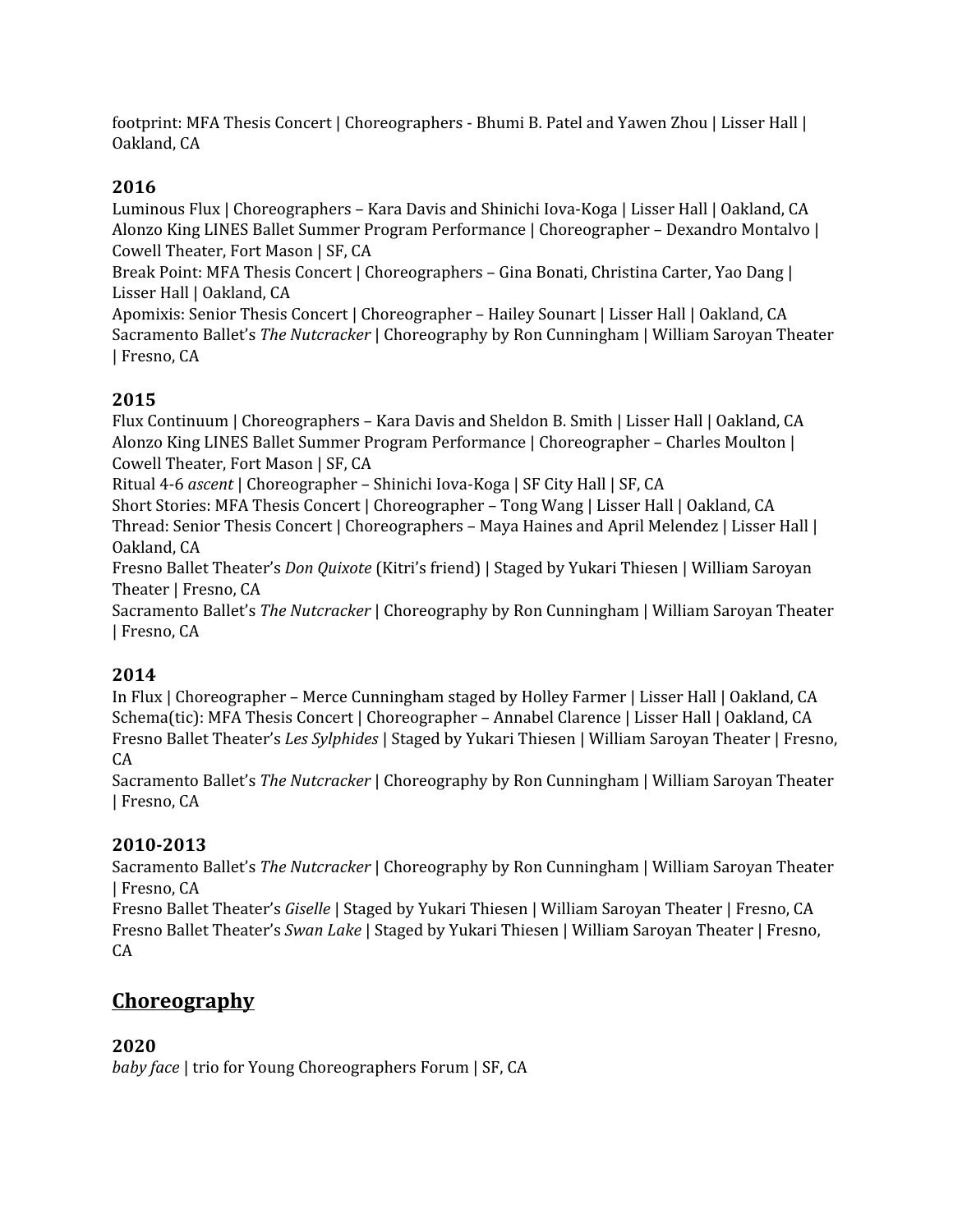#### **2019**

*zero* | duet collaboration with Bhumi B. Patel | PUSHFest at ODC | SF, CA *zero* | duet collaboration with Bhumi B. Patel | Queering Dance Festival through SADC at Waterfront Theater | Berekely, CA

*zero* | duet collaboration with Bhumi B. Patel | SPF12 at Joe Goode Annex | SF, CA

*zero* | duet collaboration with Bhumi B. Patel | Shawl-Anderson Spring Salon | Berkeley, CA

*zero* | duet collaboration with Bhumi B. Patel | LEVYsalon | SF, CA

#### **2018**

*fellow traveler* | duet collaboration with Bhumi B. Patel | SPF11 at SAFEhouse Arts | SF, CA

#### **2017**

*fellow traveler* | duet collaboration with Bhumi B. Patel | Max10 | Santa Cruz, CA *Opia* | group work with four dancers and solo | Mills College | Oakland, CA *Excerpts from Opia* | duet and solo | SAFEhouse Arts | San Francisco, CA *Anasient* | solo | Mills College | Oakland, CA *Untitled IV* | solo | Max10 | Santa Cruz, CA

#### **2016**

*The Trio with Two Endings* | improvisational score with three dancers and text | Mills College | Oakland, CA

#### **2015**

*Thirty Paces There* | group work with five dancers | Mills College | Oakland, CA *Whetstone* | group work with five dancers | Mills College | Oakland, CA

#### **2014**

*46 berries* | solo | Mills College | Oakland, CA *Hyperextension* | solo | Mills College | Oakland, CA

# **Education**

#### **Mills College** Oakland, CA

Bachelor of Arts in Dance and Cell and Molecular Biology *Mills College Repertory Dance Company Member 2014-2017, Rehearsal Assistant and Guest Artist for Fall 2017 season Undergraduate Dance Ambassador 2015-2017*

#### **Fresno Ballet Theater**

home of Valley Performing Arts Council *Yukari Thiesen and Anton Romanov*